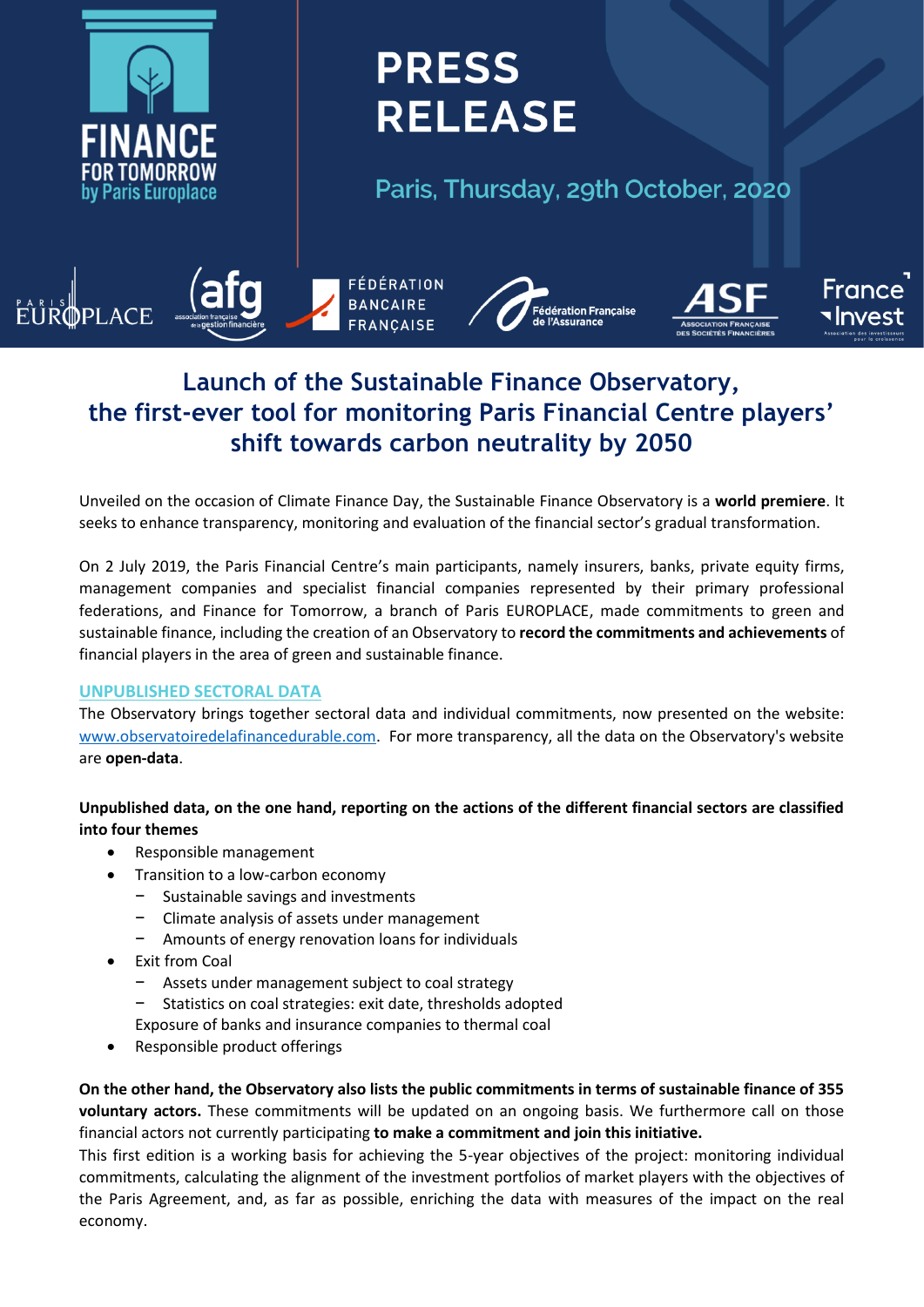#### **A COMMITTEE ENSURING SCIENTIFIC RIGOUR**

A scientific and expert committee of 12 qualified figures from civil society and academia, chaired by Pierre Louis Lions, winner of the 1994 Fields Medal and professor at the Collège de France, will regularly assess the relevance and quality of the Observatory's methods and data. The goal is for these to evolve over the years, incorporating the committee's opinions and other methodological improvements, always with the aim of better assessing the impact of initiatives undertaken by stakeholders in the field of sustainable finance.

#### **A PILOT PROJECT FOR THE WORLD AT LARGE**

The Sustainable Finance Observatory seeks to incite other financial centres in Europe and beyond to launch similar initiatives. *Finance For Tomorrow* will share feedback and lessons learned from the project with other financial centres*,* particularly through the [Financial Centres for Sustainability.](https://www.fc4s.org/) Methodologies implemented by the Observatory will also be made available in open-source form.

**Thierry Déau**, **Chairman of Finance For Tomorrow,** said: '*We are convinced that transparency has an essential and virtuous impact, accelerating the collective momentum that has gathered since COP21 and for this reason, we are proud to now be launching the Sustainable Finance Observatory*. *Our shared objective, alongside professional bodies and public authorities, is to monitor and further encourage commitments and actions that support the struggle against climate change and foster implementation of the UN's Sustainable Development Goals and those of the Paris Agreement globally.'* 

**Arnaud Leroy, Chairman of ADEME (Agency for Ecological Transition),** stated that: '*By contributing to greater transparency and more accurate consideration for the long term, the Sustainable Finance Observatory constitutes a new tool for dialogue between the financial sector and society. The Observatory makes it possible to monitor the translation of commitments into action, while fostering emulation among actors. At a time when*  we need to accelerate our mobilisation to achieve the objectives of the Paris Agreement, it will be an essential *tool for encouraging the Paris Financial Centre to further ramp up its ambitions.'* 

**Augustin de Romanet, Chairman of Paris EUROPLACE** observed*: 'The launch of this world premiere, the Sustainable Finance Observatory, supported by European funding, bears witness yet again to the pioneering spirit that drives the Paris Financial Centre on these issues. This initiative is part of the Paris Financial Centre's vigorous effort to accelerate contributions by the financial sector, in all its various forms, to ensuring the economic recovery and transformation of our post-crisis economic model.'*

#### **PRESS CONTACTS**

**Raphaël Lebel Alexandre Daudin** [r.lebel@financefortomorrow.com](mailto:r.lebel@financefortomorrow.com) [alexandre.daudin@shan.fr](mailto:alexandre.daudin@shan.fr) +33 (0)1 70 98 06 51 +33 (0)1 44 50 51 76





*With the contribution of the European Union LIFE program.* 

*The European Commission is not responsible for any use that may be made of the information it contains.*

Finance for Tomorrow, launched in June 2017 is the branch of Paris EUROPLACE to make green and sustainable finance a key driving force in the development of the Paris Financial Centre and to position it as a hub of reference on these issues. The nearly 80 members and observers of Finance for Tomorrow are committed by a joint charter to help redirect financial flows towards a low-carbon and inclusive economy, in line with the Paris Agreement and the UN's Sustainable Development Goals (SDGs). Finance for Tomorrow is chaired by Thierry Déau, Founder and CEO of Meridiam.

Eight key players in sustainable finance in France gathering under the coordination of the French Environment and Energy Management Agency (ADEME), on a financial engineering programme with a budget of 18 million euros, and 10 million euros in funding from the European Commission (LIFE programme, which supports actions promoting the implementation of European policies). This project, Finance ClimAct, aims to develop new methods and tools and to integrate them into the decision-making and steering processes of the various stakeholders in the financial sector. This strategy is directly in line with the Paris Agreement, which aims to "make financial flows compatible with a trajectory towards low GHG emissions and climate-resilient development".